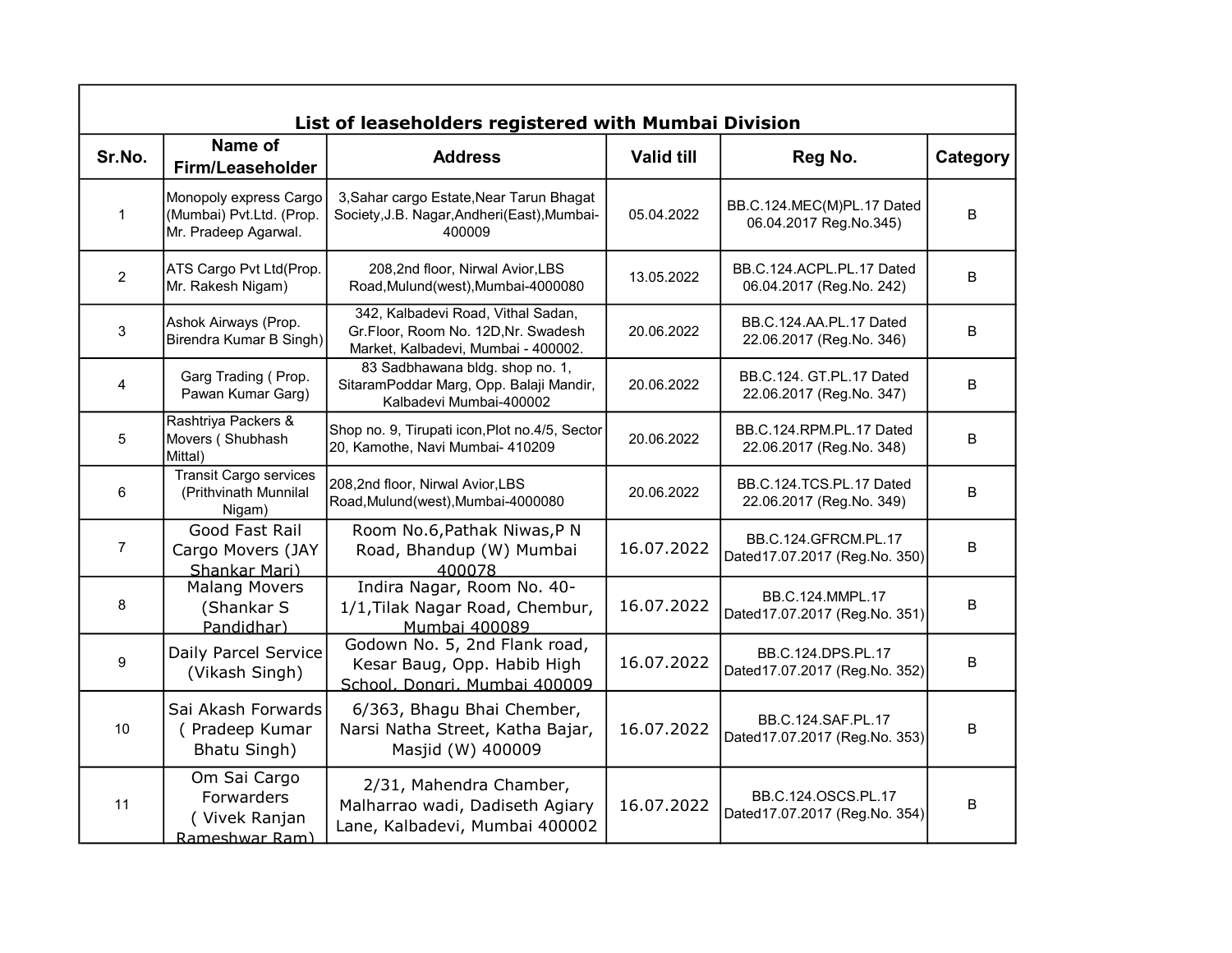| 12 | Quick Couriers &<br>Logistics Pvt. Ltd. (<br>Gourav Somani)        | Shop No. 3 & 4, Phoenix Building,<br>457, S.V.P. Road, Opera House,<br>Mumbai 400004                                                       | 16.07.2022 | BB.C.124.QCL.PL.17<br>Dated17.07.2017 (Reg.No. 355)          | $\sf B$ |
|----|--------------------------------------------------------------------|--------------------------------------------------------------------------------------------------------------------------------------------|------------|--------------------------------------------------------------|---------|
| 13 | Balaji Freight<br>Carriers<br>(Tangvel Sundaram<br>Shettivar)      | 419-D Joshiwadi Shop No:<br>39, Ground Floor, Kalbadevi Road<br>Mumbai-02                                                                  | 16.07.2022 | BB.C.124.TCS.PL.17<br>Dated17.07.2017 (Reg.No. 356)          | $\sf B$ |
| 14 | Sai Network Cargo<br>Movers<br>(Poonam Subhash<br>Aggrawal)        | 83, Sabdhawana Sldg, Sitaram<br>Poddar Marg, Fanaswadi, Opp Balaji<br>Mandir, Girgaon Mumbai-400002                                        | 16.07.2022 | BB.C.124.TCS.PL.17<br>Dated17.07.2017 (Reg.No. 357)          | $\sf B$ |
| 15 | <b>Tanishq Express</b><br>Services<br>(Sonu Sharma)                | Room No. 1, Ram Niwas Chawl,<br>Near B.P.E.S. School, Pratap<br>Nagar Road, Bhandup (w),<br>Mumbai 400078                                  | 17.07.2022 | BB.C.124.TES.PL.17 Dated<br>18.07.2017 (Reg.No. 358)         | $\sf B$ |
| 16 | <b>RTM Commercial</b><br>Clearing Agency<br>(Raja Trimbak<br>More) | Gala No. 202,203, Rajlaxmi<br>Industrial Area, Kheler, Bhiwandi,<br>District Thane 421308                                                  | 17.07.2022 | BB.C.124.RTMCCA.PL.17<br>Dated 18.07.2017 (Reg.No.<br>359)   | B       |
| 17 | Maa Mumbadevi<br>Cargo Movers                                      | 5, FloorGrd, 5, BIT Chawl, West<br>end, Dr.J.R. Maheshwari<br>Road, Navroji Hill Road No. 11A,<br>Dongri, Chinch Bunder, Mumbai-<br>400009 | 06.11.2022 | BB.C.124.MMCM.PL.17 Dated<br>07.11.2017 (Reg.No. 360)        | B       |
| 18 | Sanchar Parcel<br>Service (Logistics)                              | Bathi Room, Ground Floor, Plot<br>No. 329/331, Matoshri Suvratabai<br>Building, Badamwadi, Kalbadevi<br>Road, Mumbai- 400002               | 06.11.2022 | BB.C.124.SPS(Ltd).PL.17<br>Dated 07.11.2017 (Reg.No.<br>361) | $\sf B$ |
| 19 | Airwide Express<br>Cargo Pvt. Ltd.                                 | T-515, Upper Ridge Road, near<br>Naaz Cinema, Jhandewalan, New<br>Delhi, 110055                                                            | 31.05.2023 | BB.C.PL.AWEC.18 Dated<br>01/06/2018 (Reg.No. 362)            | A       |
| 20 | Niyati & Srishti<br>Clearing and<br>forwarding services            | Room No.1 Narayan Manik Patil<br>House, Ist floor, Koliwada,<br>Trombay, Mumbai 400088                                                     | 27.06.2023 | BB.C.PL.NSCFA.18 Dated<br>28/06/2018 (Reg.No. 363)           | B       |
| 21 | <b>SRC Express Cargo</b><br>Private Ltd.                           | L-290/295, Dremas Mall, L.B.S<br>Marg, Bhandup (West) Mumbai-<br>400078                                                                    | 27.06.2023 | BB.C.PL.SRCEC.18 Dated<br>28/06/2018 (Reg.No. 364)           | B       |
| 22 | <b>Tridev Express</b><br>Cargo                                     | 42/48, Chintamanni Building<br>Ramwadi, Kalbadevi Road,<br>Mumbai-400002                                                                   | 27.06.2023 | BB.C.PL.SRCEC.18 Dated<br>28/06/2018 (Reg.No. 365)           | $\sf B$ |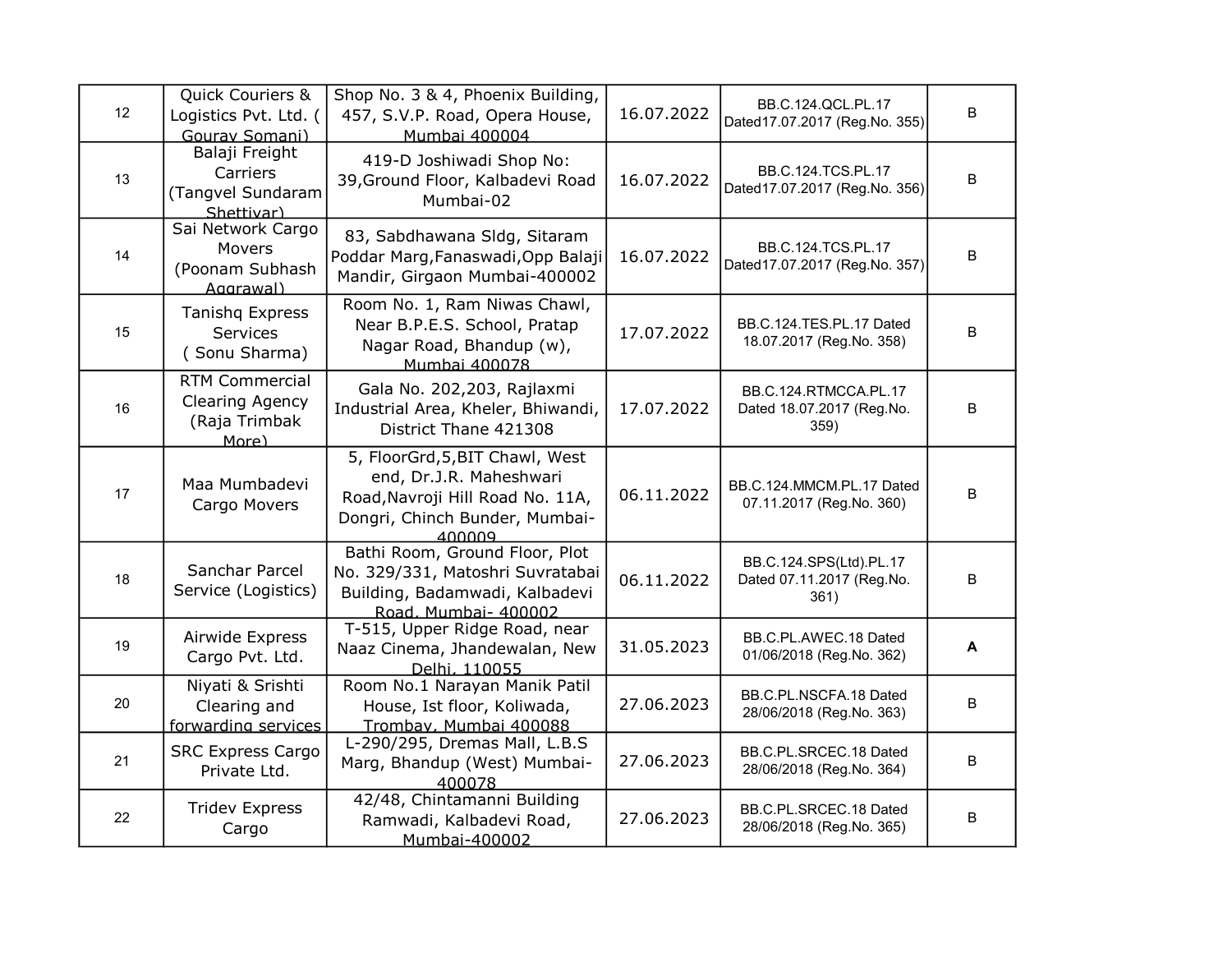| 23 | <b>Super Express</b><br>Cargo | 2, Ground floor. Plot No 148,<br>Laxmi Niwas, Kolbhat Lane, Cheul<br>Wadi, Kalbadevi, Mumbai-400002            | 27.06.2023 | BB.C.PL.SEC.18 Dated<br>28/06/2018 (Reg.No. 366)  | B                         |
|----|-------------------------------|----------------------------------------------------------------------------------------------------------------|------------|---------------------------------------------------|---------------------------|
| 24 | Krishna Cargo<br>Movers       | 21, Navi Vadi, Daisheth Agiyari<br>Lane, Kalbadevi, Mumbai-400002                                              | 28.06.2023 | BB.C.PL.KCM.18 Dated<br>29/06/2018 (Reg.No. 367)  | В                         |
| 25 | Soham Carriers                | Shop No.3 Ground Floor, Jawahar<br>Nagar CHS, Rajawadi Vidyavihar<br>(E) Mumbai-400077                         | 02.07.2023 | BB.C.PL.SC.18 Dated<br>03/07/2018 (Reg.No. 368-A) | A                         |
| 26 | Netra Train Cargo             | C/206, V.O.C. Tower, 2nd Floor,<br>90 feet Road Dharavi, Mumbai-<br>400017                                     | 02.07.2023 | BB.C.PL.NTC.18 Dated<br>03/07/2018 (Reg.No. 369)  | B                         |
| 27 | City Link Express             | Shop No. 4, 32/36, Anantwadi,<br>Ground Floor, Patharwala Building,<br>Mumbai-400002                           | 02.07.2023 | BB.C.PL.CLE.18 Dated<br>03/07/2018 (Reg.No. 370)  | B                         |
| 28 | Shree Sai Services            | 29/31, Shriram Market, Old<br>Barden Lane, Vadgadi, Masjid<br>Bunder, Mumbai-400003                            | 22.08.2023 | BB.C.PL.SSS.18 Dated<br>21/08/2018 (Reg.No. 265)  | B                         |
| 29 | Super Speed<br>Express        | 10, Vitthal Sadan, Ground Floor,<br>Plot No. 150, Dr. Veigas Street,<br>Kalbadevi, Mumbai-400002               | 25.09.2023 | BB.C.PL.SSE.18 Dated<br>26/09/2018 (Reg.No. 371)  | B                         |
| 30 | Saibaba Logistgics            | 456, 5&6, Sadar Bazar, Mithai<br>Street Deolali Camp, Dist. Nasik                                              | 04.10.2023 | BB.C.PL.SL.18 Dated<br>05/10/2018 (Reg.No. 372-A) | $\boldsymbol{\mathsf{A}}$ |
| 31 | Patna Express<br>Cargo        | 39, Anil Chambers, 9-A, Samhita<br>Complex, Andheri (E)                                                        | 08.10.2023 | BB.C.PL.PEC.18 Dated<br>09/10/2018 (Reg.No. 373)  | B                         |
| 32 | <b>Anand Enterprises</b>      | NL-6, Building No. 4, Room No.<br>13, Arunoday Apartment, Sector-<br>8, Phase-II Nerul, Navi Mumbai-<br>400706 | 08.10.2023 | BB.C.PL.AE.18 Dated<br>09/10/2018 (Reg.No. 374)   | B                         |
| 33 | R.V. Cargo Movers             | Godown No.3, Ground Floor, Plot-<br>71, Zaveri Mansion, Keshavji Naik<br>Road, Dongri Mumbai-400009            | 09.10.2023 | BB.C.PL.RVCM.18 Dated<br>10/10/2018 (Reg.No. 376) | B                         |
| 34 | Mishra Cargo<br>Service       | 2, Ground Floor, Municipal Chawl,<br>Saboo Siddik Road, Musafir<br>Khana, Fort, Mumbai-400001                  | 09.10.2023 | BB.C.PL.MCS.18 Dated<br>10/10/2018 (Reg.No. 377)  | B                         |
| 35 | Brijesh Shrivastava           | 39-C, Ground Floor, Plot No.<br>419D, Kalbadevi Road, Joshiwadi,<br>Kalbadevi Mumbai-400002                    | 09.10.2023 | BB.C.PL.BS.18 Dated<br>10/10/2018 (Reg.No. 378)   | В                         |
| 36 | Tanishq Transport<br>Service  | 87, LBS Marg, Dreams Mall,<br>Bhandup(West), Mumbai-400078                                                     | 09.10.2023 | BB.C.PL.BS.18 Dated<br>10/10/2018 (Reg.No. 379)   | В                         |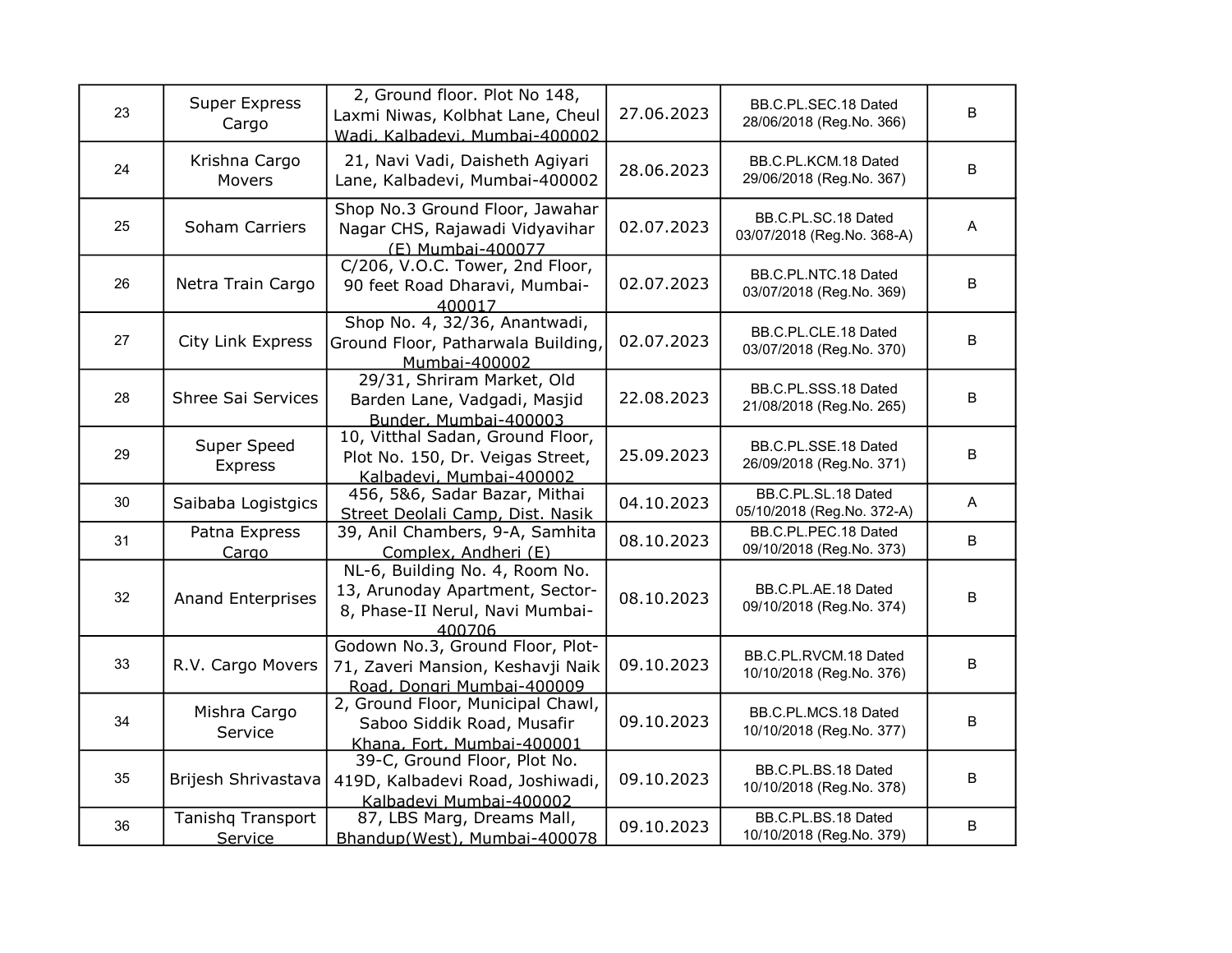| 37 | DavidRaj Train<br>Logistic                           | Ganesh Mandir, Thakkar Bappa<br>Colony Zo Everest Society,<br>Bhag2, Indirra Nagar, CST Road,<br>Chembur-400071   | 09.10.2023 | BB.C.PL.DTL.18 Dated<br>10/10/2018 (Reg.No. 380)     | B       |
|----|------------------------------------------------------|-------------------------------------------------------------------------------------------------------------------|------------|------------------------------------------------------|---------|
| 38 | Prakash Express<br>Cargo                             | 1205, 12th floor, Plot no.269,<br>Mirage Building, Senapatgi Bapat<br>Marg, Mahim, Mumbai-400016                  | 09.01.2024 | BB.C.PL.PEC.18 Dated<br>10/01/2019 (Reg.No. 381-A)   | A       |
| 39 | Gati Kintestsu<br><b>Express Private</b><br>Limited. | 501, 5th floor, Akruti Star, MIDC-<br>Central Road, MIDC, Andheri East,<br>Mumbai-400093                          | 09.01.2024 | BB.C.PL.GKEPL.18 Dated<br>10/01/2019 (Reg.No. 382-A) | A       |
| 40 | Shivam Rail<br>Logistic                              | Shop No. 3, Grd. Plot No.<br>113/114, Patra Shed, Nawroji Hill<br>1st Road Dongri, Chinchbunder,<br>Mumbai-400009 | 20.02.2024 | BB.C.PL.SRL.18 Dated<br>18/02/2019 (Reg.No. 285)     | B       |
| 41 | Monoploy<br>Warehouse &<br>ogistics Pvt. Ltd         | 3, Sahar Cargo Estate, V.M. Shah<br>Marg, J.B Nagar, Andheri (E)<br>Mumbai-400099                                 | 20.02.2024 | BB.C.PL.MWLPL.19 Dated<br>21/02/2019 (Reg.No. 383)   | B       |
| 42 | Decent Transport                                     | Godown No.5, Ground Floor, B.I.T<br>Chawl No.5, Dr. Maheshwari Road,<br>Chinch Bunder Mumbai-400009               | 20.02.2024 | BB.C.PL.DTPL.19 Dated<br>21/02/2019 (Reg.No. 384)    | $\sf B$ |
| 43 | Airland Courier<br>Point                             | 395-2/3, Sahyadri Co-op Society,<br>Ram nagar, Amrut Nagar,<br>Ghatkopar( West) Mumbai-400086                     | 20.02.2024 | BB.C.PL.ACP.19 Dated<br>21/02/2019 (Reg.No. 385)     | $\sf B$ |
| 44 | Sai Raj Service                                      | Shop No. 2 Bodg. No. 31, Ground<br>Floor, Ramwadi, Kalbadevi,<br>Mumbai-400002                                    | 20.02.2024 | BB.C.PLSRS.19 Dated<br>21/02/2019 (Reg.No. 386)      | $\sf B$ |
| 45 | Ram Murugan<br>Associates                            | Shop No.B-29, Building No.B9,<br>Kalpak Estate, Antop Hill, Mumbai<br>400037                                      | 07.03.2024 | BB.C.PLRMA.19 Dated<br>08/03/2019 (Reg.No. 387-A)    | Α       |
| 46 | Saad Cargo<br>Services                               | Room No. 603, Bldg No. 20, B<br>wing, gautam Nagar, Natwar<br>Parekh Compound, Govandi,                           | 18.03.2024 | BB.C.PLSCS.19 Dated<br>19/03/2019 (Reg.No. 388)      | B       |
| 47 | K.K. Clearing &<br>Forwarding                        | Room no. 82 Ganesh Chawl,<br>Kamraj Nagar, Kokari Agar, Sion<br>Koliwada, Mumbai-4000374                          | 18.03.2024 | BB.C.PLKKCF.19 Dated<br>19/03/2019 (Reg.No. 389)     | B       |
| 48 | Speed Express<br>Cargo                               | A/406, Chaitanya Palace,<br>H.M.Road, Piswali, Kalyan (East)<br>Dist Thane-421306                                 | 28.05.2024 | BB.C.PLSEC.19 Dated<br>29/05/2019 (Reg.No. 390)      | B       |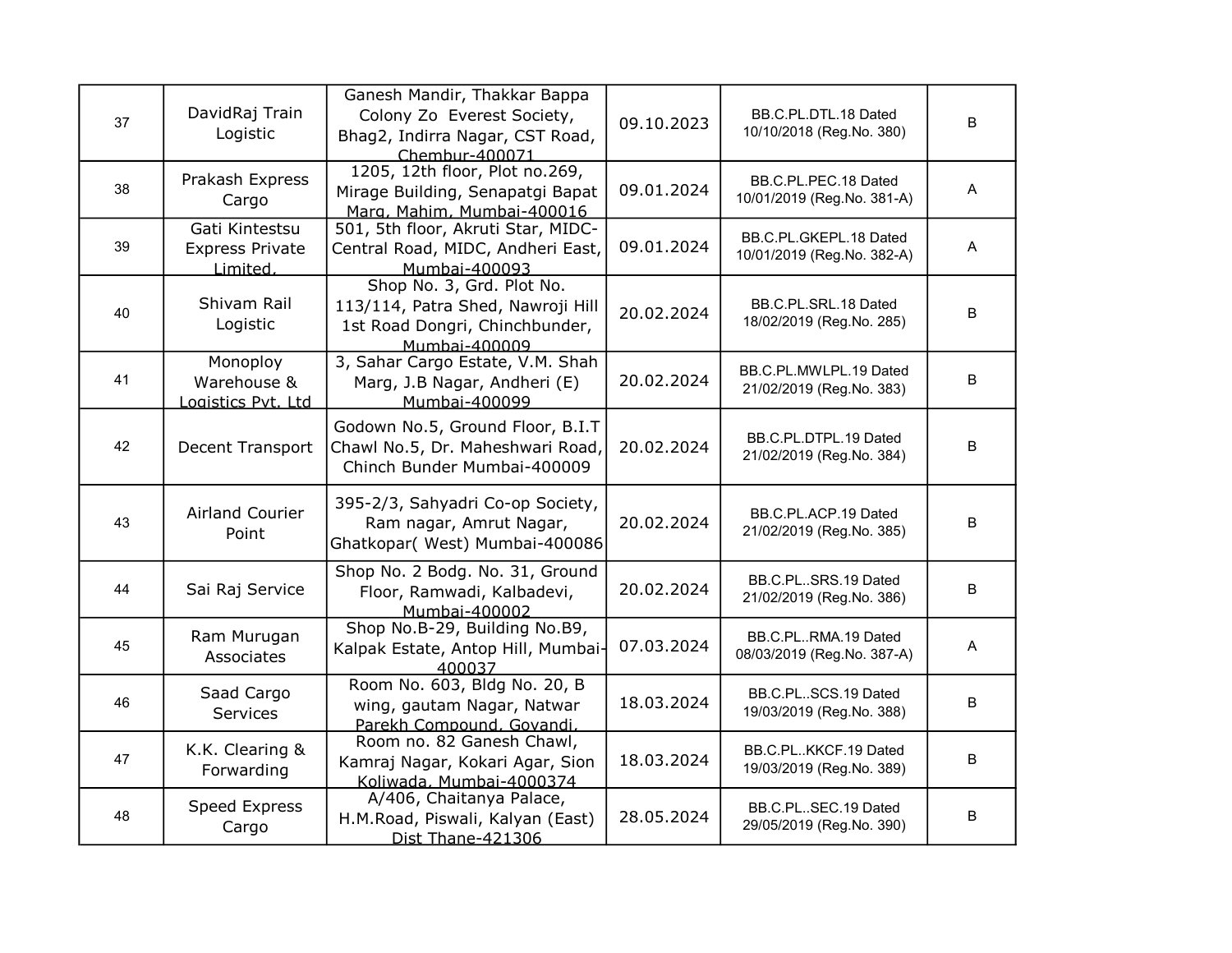| 49 | Telangana Mumbai<br><b>Express Service</b>                 | Tambakuwala Building shop No. 5,<br>Near Masjid Gally, Bhavani<br>Shankar Road Dadar (W) Mumbai-  | 30.05.2024 | BB.C.PLTMES.19 Dated<br>31/05/2019 (Reg.No. 391)   | B       |
|----|------------------------------------------------------------|---------------------------------------------------------------------------------------------------|------------|----------------------------------------------------|---------|
| 50 | Akshya Logistics                                           | Shop No. 1, Manggalmurchi CHS.,<br>Sec-30A, Sanpada(Near Railway<br>Station), Vashi, Navi Mumbai- | 24.06.2024 | BB.C.PLAL.19 Dated<br>25/06/2019 (Reg.No. 392)     | $\sf B$ |
| 51 | Sparktime Logistics<br>Pvt. Ltd                            | 20, Mahalaxmi Industrial Estate,<br>DC Road, Lower Parel (West)<br>Mumbai-400013                  | 06.08.2024 | BB.C.PLSTLPL.19 Dated<br>07/08/2019 (Reg.No. 393)  | $\sf B$ |
| 52 | <b>Bharat Rail Cargo</b>                                   | B New Municiapal Bldg. No.4<br>Ground Floor, Room No. 1<br>Sabusiddik Road, Opp. Musafir          | 15.08.2024 | BB.C.PLBRC.19 Dated<br>16/08/2019 (Reg.No. 394)    | B       |
| 53 | Shyam Express<br>Cargo                                     | 40-1 1- Indira Nagar, Tilak Nagar<br>Road Chembur, Mumbai-400089                                  | 02.09.2024 | BB.C.PLSEC.19 Dated<br>26/08/2019 (Reg.No. 291)    | B       |
| 54 | <b>Sky Star Services</b>                                   | 4, Nadhu Kunj, Tejpal Road, Vile<br>Parle (East), Mumbai400057                                    | 20.08.2024 | BB.C.PLSSS.19 Dated<br>21/08/2019 (Reg.No. 395)    | B       |
| 55 | Kamalkishor<br>Nandkishor Zawar                            | 12 D, Ground Floor, Plot No. 150,<br>Vithal Sadann, Dr. Vigas Street,<br>Kalbadevi, Mumbai-400002 | 22.08.2024 | BB.C.PL., KNZ.19 Dated<br>23/08/2019 (Reg.No. 396) | B       |
| 56 | <b>RKS Cargo Services</b>                                  | Ken Centre, 1-46, Topaz, Raja<br>Industrial Estate, Jain Mandir<br>Road, Mulund (West), Mumbai    | 03.10.2024 | BB.C.PLRKSCS.19 Dated<br>04/10/2019 (Reg.No. 397)  | $\sf B$ |
| 57 | Green Expresses<br><b>Rail Services</b><br>Private Limited | Shop No. 6 Panchmukhi Apprt.<br>Plat No.20 Hissa No. 1, Near<br>Nandiwali, Katemaniwali, Kalvan   | 24.10.2024 | BB.C.PLGERS.19 Dated<br>25/10/2019 (Reg.No. 398)   | $\sf B$ |
| 58 | Navjeevan<br>Enterprises                                   | 122, Kika Street, 2nd Floor Room<br>No.29 Mumbai-400004                                           | 13.11.2021 | BB.C.PLNE.19 Dated<br>14/11/2019 (Reg.No. 399)     | B       |
| 59 | Saidoot Express<br>Service                                 | Build No. 69, Shop No. 8 Tulsi<br>Nivas CHS Tilak Nagar Chembur,<br>Mumbai-400089                 | 21.10.2024 | BB.C.PLSES.19 Dated<br>13/11/2019 (Reg.No. 304)    | B       |
| 60 | Shree Shyam<br>Parcel Service                              | 25, Gyan Building, Ramwadi,<br>Kalbadevi, Mumbai-400002                                           | 29.12.2024 | BB.C.PLSSPS.19 Date<br>30/12/2019 (Reg.No. 400)    | B       |
| 61 | Deepak Cargo<br>Service                                    | 1, Ground Floor 5, Dhan Bhavan,<br>Gazdhar Street, Chira Bazar<br>Kalbadevi. Mumbai-400002        | 19.01.2025 | BB.C.PLDCS.20 Date<br>20/01/2020 (Reg.No. 401)     | B       |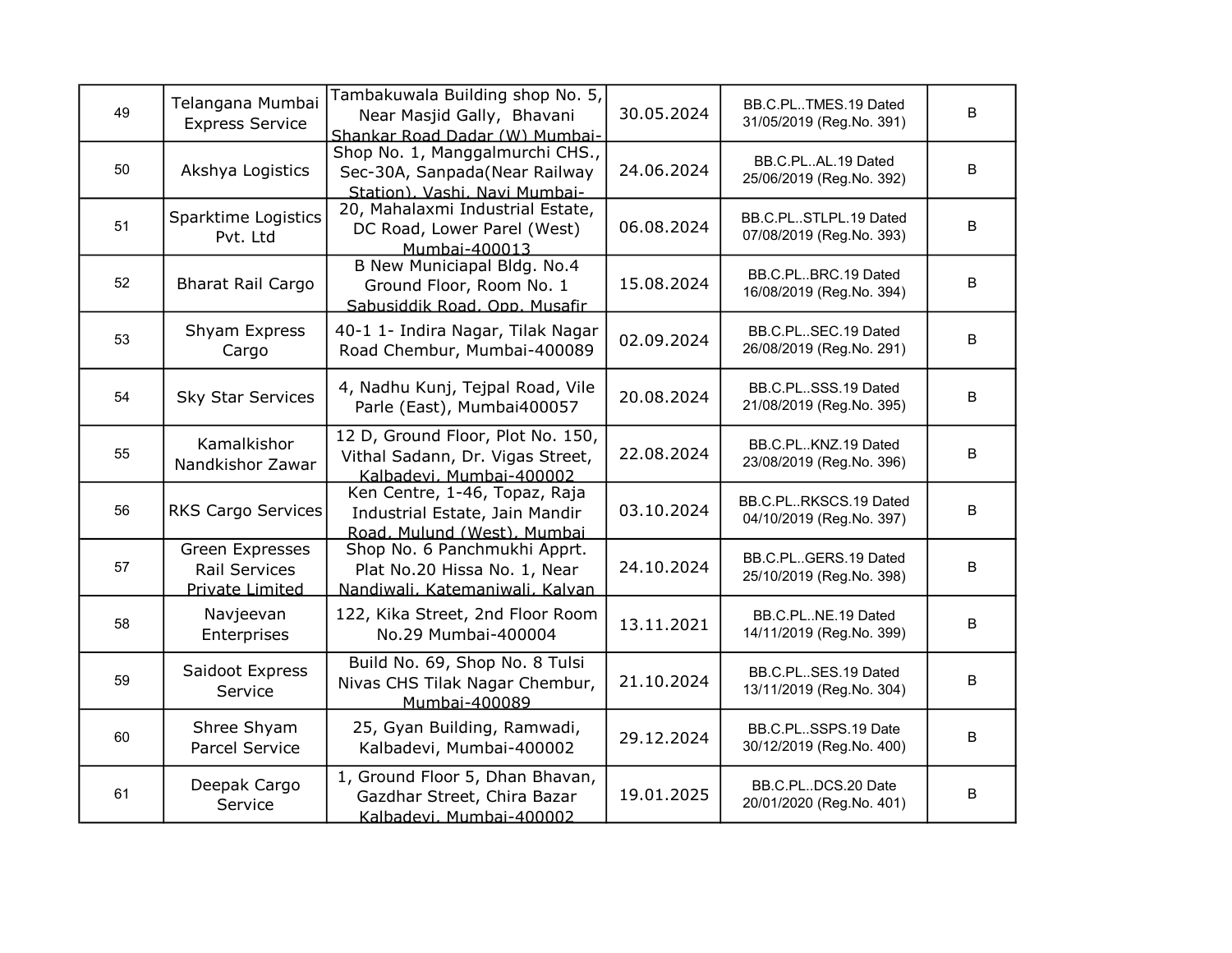| 62 | Siddhi Clearing &<br>Forwarding<br><b>Agencies</b> | 44/1497, Subhash Nagar,<br>Chembur, Mumbai-400071                                              | 27.01.2025 | BB.C.PLSCFA.20 Date<br>28/01/2020 (Reg.No. 402)     | B           |
|----|----------------------------------------------------|------------------------------------------------------------------------------------------------|------------|-----------------------------------------------------|-------------|
| 63 | Saidoot Express<br>Service                         | Build No. 69, Shop No. 8 Tulsi<br>Nivas CHS Tilak Nagar Chembur,<br>Mumbai-400089              | 06.02.2025 | BB.C.PLSES.20 Dated<br>07/02/2020 (Reg.No. 403-A)   | A           |
| 64 | Navneedhi<br>Enterprises                           | Shop No. 23/26, 1st Panjarapole<br>lane, Opp. Sarvodaya Nagar, C.P.<br>Tank, Mumbai-400004     | 02.09.2024 | BB.C.PLNE.20 (Reg.No. 295)                          | $\mathsf B$ |
| 65 | Niyati Train Cargo<br>Movers                       | R.N-5 Thombre Chawl, P.N Road,<br>Bhandup (West), Mumbai-400078                                | 06.09.2024 | BB.C.PLNTCM.20 (Reg.No.<br>157)                     | B           |
| 66 | Shri Malang<br>Express Cargo                       | 101-A, 1st Floor Shri Balaji Apt.,<br>Haji Malang Road, Kalyan (E)-<br>421306                  | 30.09.2022 | BB.C.PLSMEC.20 (Reg.No.<br>155)                     | B           |
| 67 | Mexpress Cargo                                     | Unit No 202, Sahar Cargo Eastate,<br>V.M. Shah Marg, Andheri (East)<br>Mumbai-400099           | 16.02.2025 | BB.C.PLMC.20 Dated<br>17/02/2020 (Reg.No. 404)      | B           |
| 68 | Mansarovar<br>Enterprises                          | 602, K-wing, Rashmi Residency<br>Building, New Link Road, Vasai<br>(East). Dist-Palghar-401208 | 19.07.2025 | BB.C.PLME.20 Dated<br>03/12/2020 (Reg.No. 316)      | B           |
| 69 | S.T.S Cargo<br>Services                            | J sector, C Lane, Room No. 11<br>Balaji Mandir Road, Cheeta Camp,<br>Trombav Mumbai-400088     | 19.07.2025 | BB.C.PLSTSCS.20 Dated<br>23/07/2020 (Reg.No. 317)   | B           |
| 70 | <b>RTM AND</b><br>CAPRICORNIO<br>Logistics         | 1306/1307, Haware Business Park<br>Near Inorbit Mall, Vashi Rly<br>Station Navio Mumbai-400704 | 26.10.2025 | BB.C.PLRTMCL.19 Dated<br>27/10/2020 (Reg.No. 405-A) | A           |
| 71 | Moonline Express<br>Cargo Private<br>Limited       | 129/130/131, Sahar Cargo Estate,<br>1st floor, Jb Nagar Andheri East<br>Mumbai 400099          | 26.10.2025 | BB.C.PLMECP.20 Dated<br>27/10/2020 (Reg.No. 406)    | B           |
| 72 | Chain Singh Jadoun                                 | 109, Caves Street, Kalbadevi<br>Road, Mumbai-400002                                            | 08.02.2026 | BB.C.PLCSJ.21 Dated<br>09/02/2021 (Reg.No. 407)     | В           |
| 73 | Vaishnavi Cargo &<br>Movers                        | L295, The Dreams Mall, Bhandup<br>Station Road, Bhandup (West)<br>Mumbai-400078                | 11.02.2026 | BB.C.PLVCM.21 Dated<br>22/02/2021 (Reg.No. 202)     | B           |
| 74 | <b>DAIly Parcel Service</b>                        | Godown No.5, 2nd Flank Road,<br>Kesar Baug, Opp. Habib School<br>Dongri, Mumbai-400009         | 11.02.2026 | BB.C.PLDPS.21 Dated<br>22/02/2021 (Reg.No. 326)     | B           |